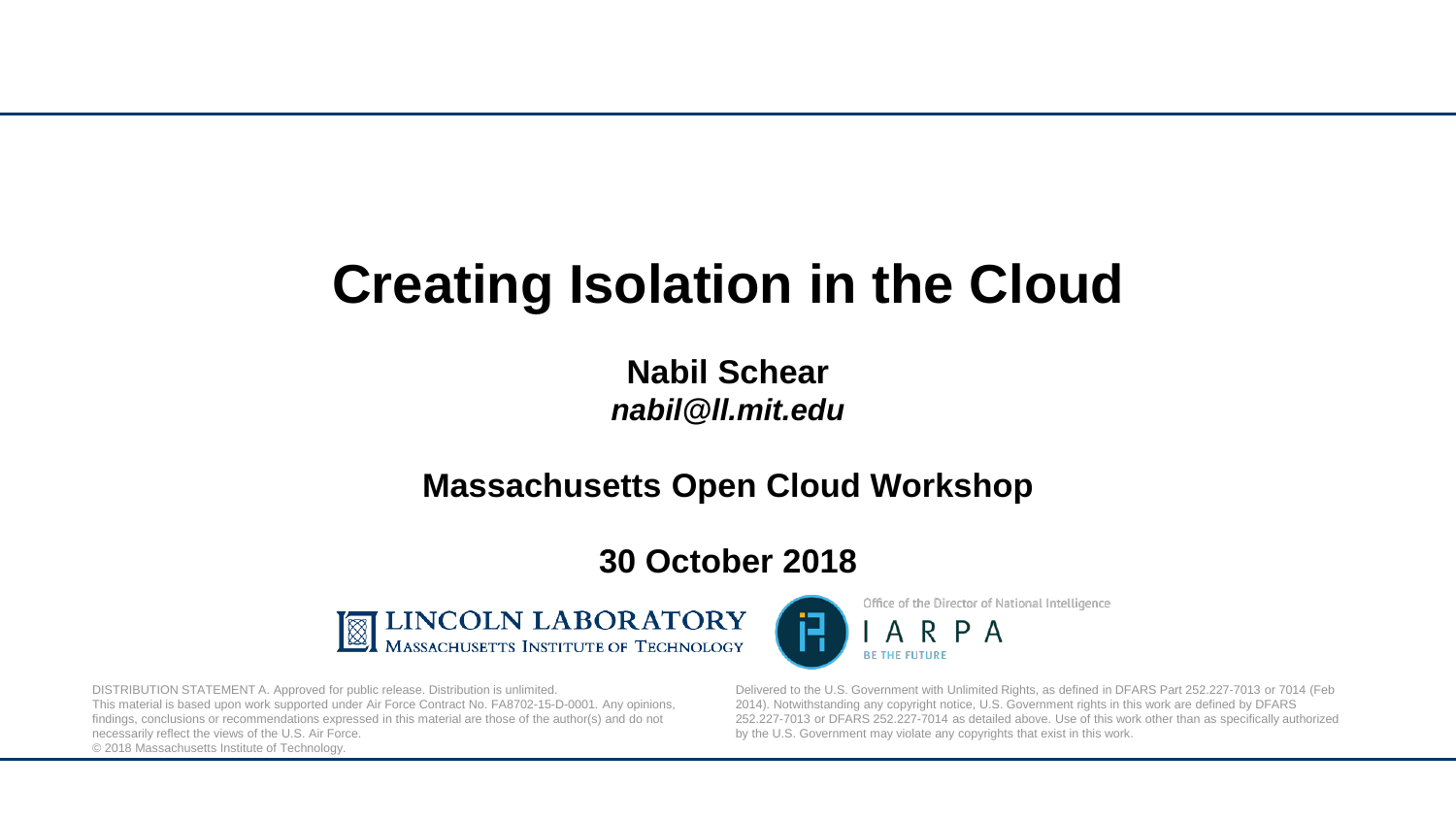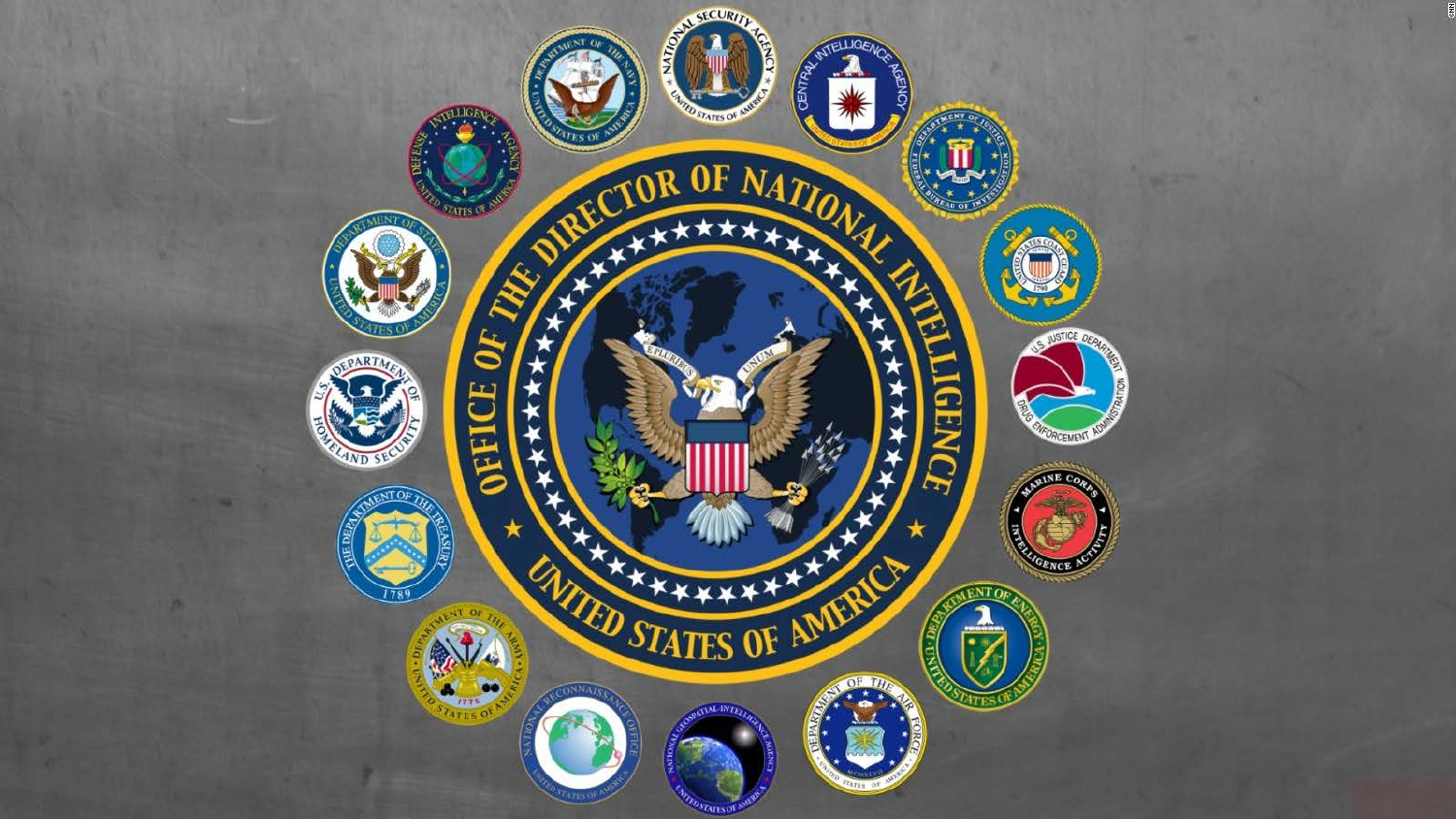





- **Current: classified workloads in physically isolated copies of commercial clouds**
	- **Sacrifice: scalability, flexibility, cost, latest technology advances**
- **Alternative: strongly** *isolate* **classified workloads in the public cloud**
	- **Need secure integrated hardware and software implemented by cloud providers and IC customers**

**The IC needs flexible and substantial cloud resources to maintain US intelligence advantage**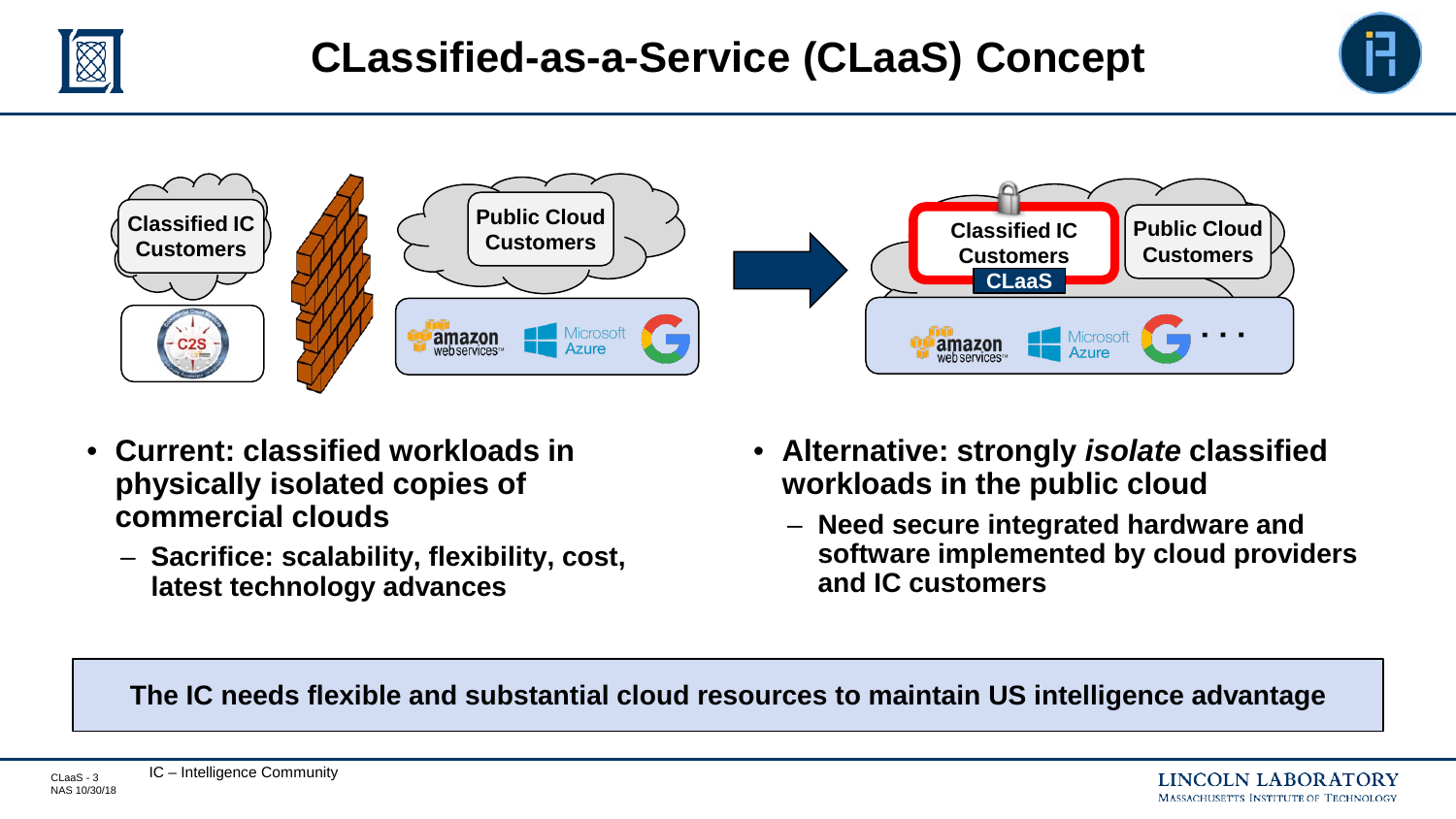



#### **Physical Isolation**



### **NSA Certified Network Encryption**



#### **Policy and Certification**



**National Institute of Standards and Technology U.S. Department of Commerce** 

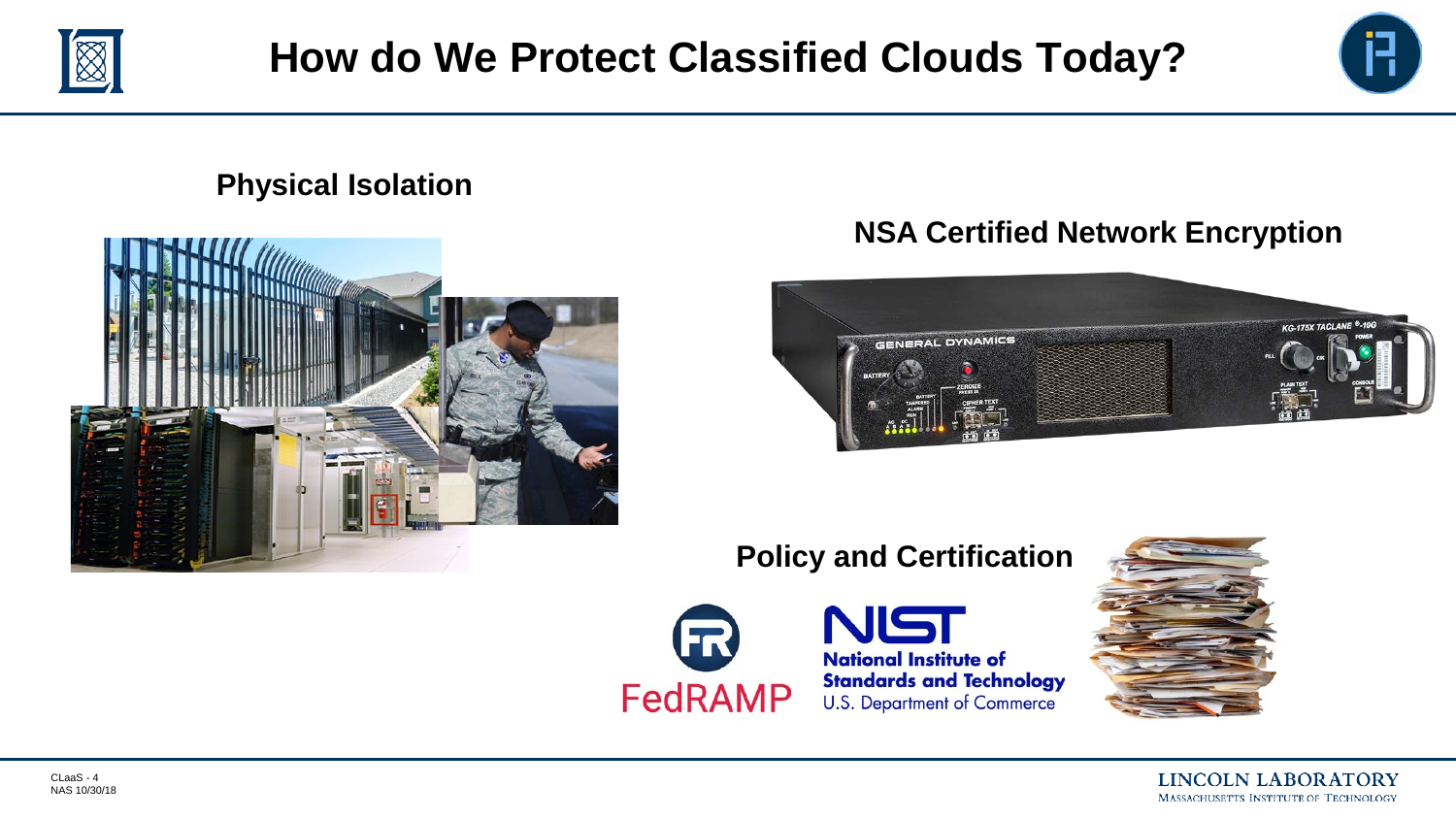

# **What We Want to Enable**



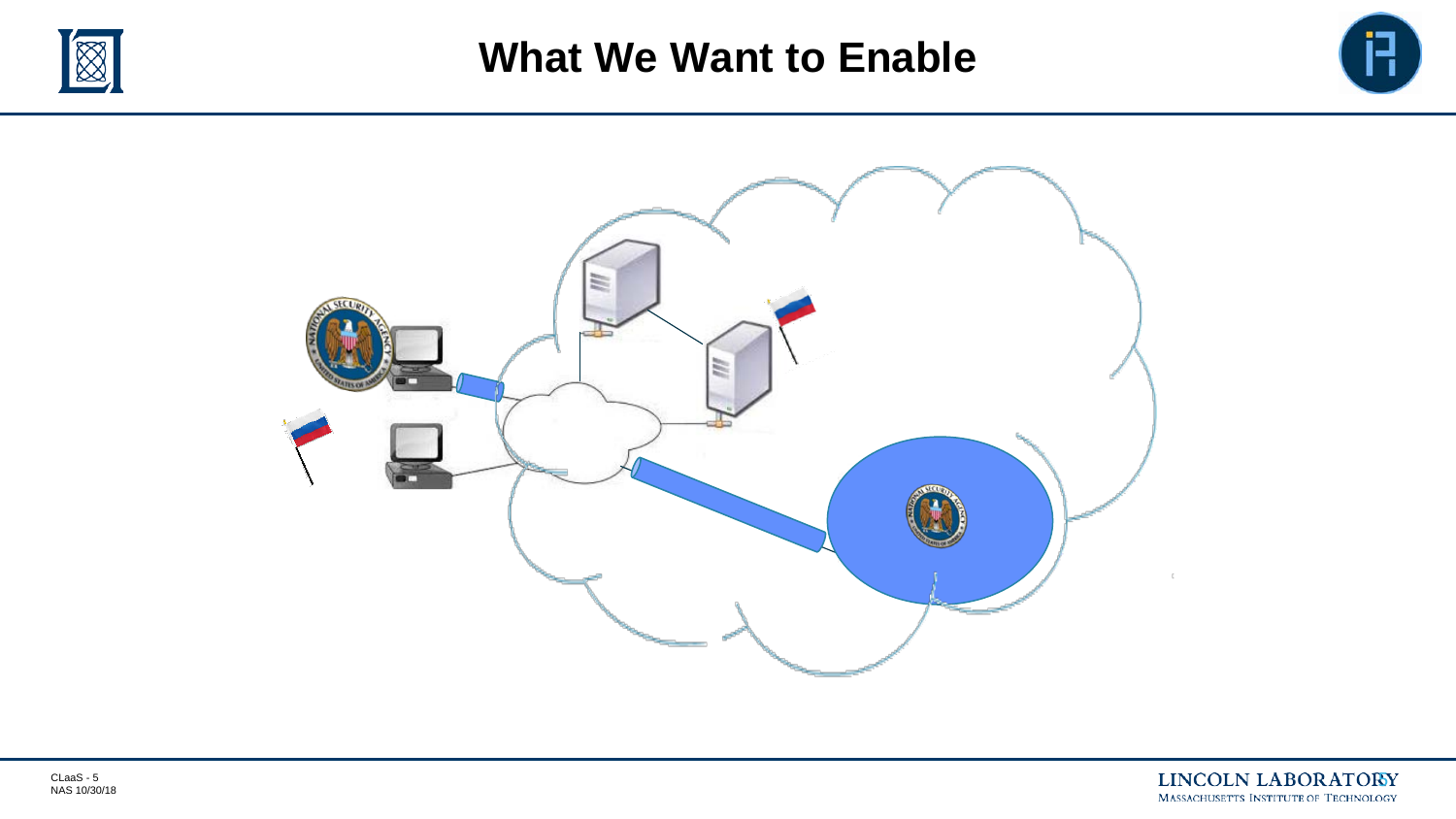

# **What We Want to Enable**



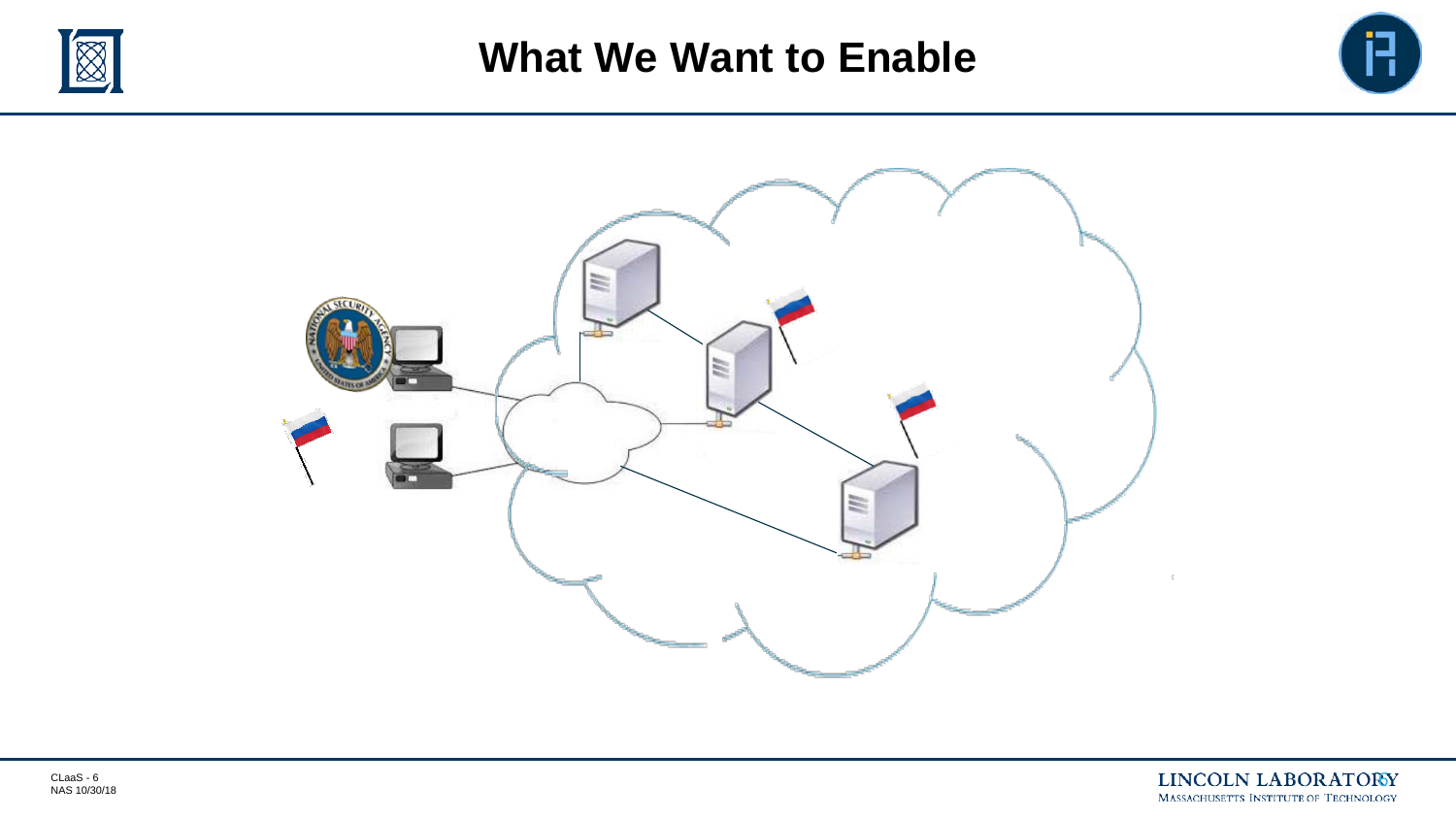



### Server Motherboard

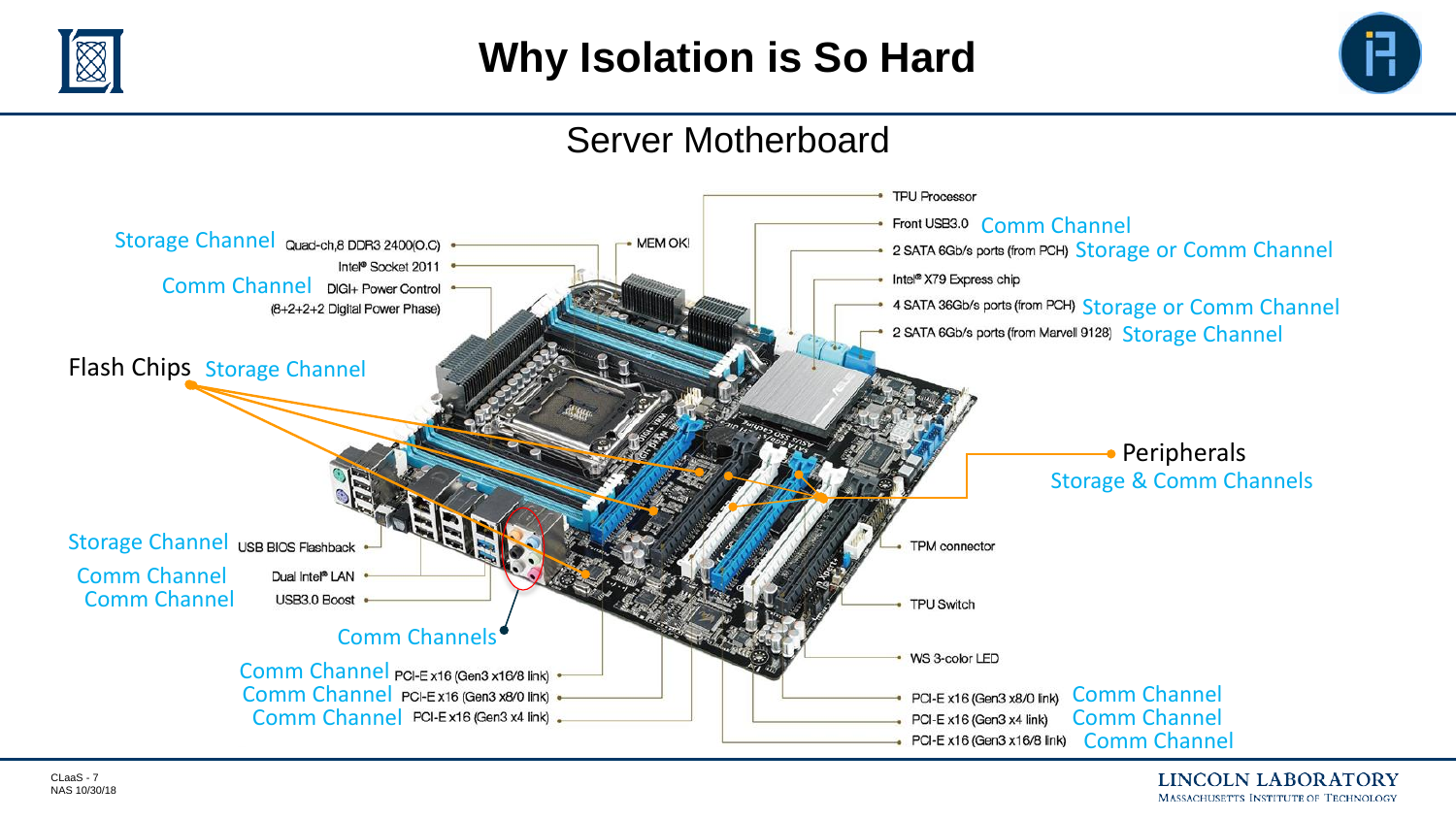

# **CLaaS Development and Transition Model**